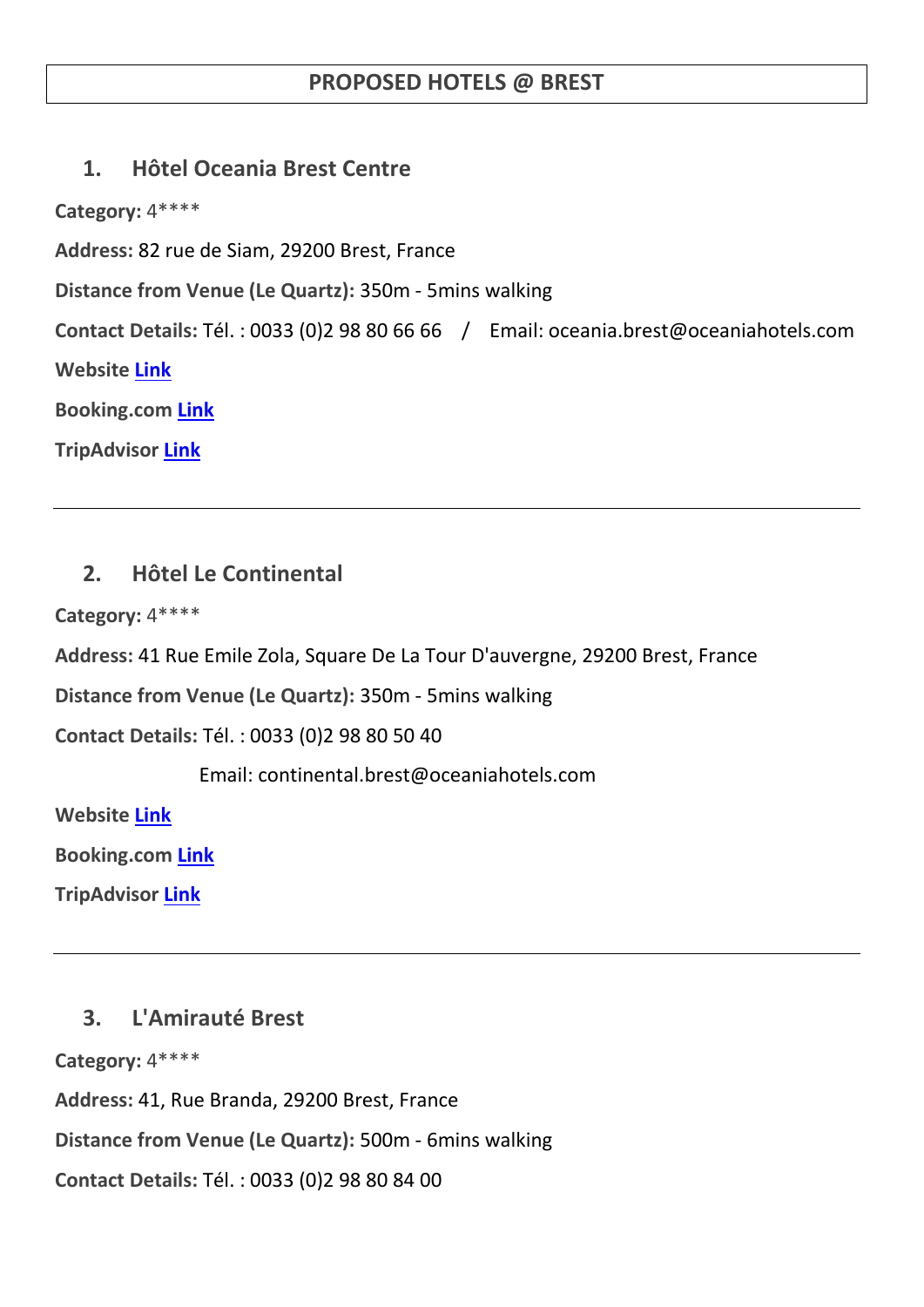|                         | Email: amirautebrest@oceaniahotels.com |
|-------------------------|----------------------------------------|
| <b>Website Link</b>     |                                        |
| <b>Booking.com Link</b> |                                        |

**TripAdvisor [Link](http://www.tripadvisor.com/Hotel_Review-g187095-d227992-Reviews-L_Amiraute-Brest_Finistere_Brittany.html)**

## **4. Qualys La Paix Hôtel Contemporain**

**Category:** 4\*\*\*\*

**Address:** 32 Rue Algesiras, 29200 Brest, France

**Distance from Venue (Le Quartz):** 600m - 8mins walking

**Contact Details:** Tél. : 0033 (0)2 98 80 12 97

Email: contact@hoteldelapaix-brest.com

**Website [Link](http://www.hoteldelapaix-brest.com/?langue=en)**

**Booking.com [Link](http://www.booking.com/hotel/fr/hoteldelapaix.en-gb.html?aid=376363;label=booking-name-gQ*SvY9eJCQbaA0H7nkbiAS67284973878%3Apl%3Ata%3Ap1%3Ap2674%2C000%3Aac%3Aap1t1%3Aneg;sid=e0347514f718a958ef1cd49a55a02417;dcid=1;dist=0;group_adults=2;srfid=c6b371b0ee32c)**

**TripAdvisor [Link](http://www.tripadvisor.com/Hotel_Review-g187095-d578350-Reviews-Hotel_De_La_Paix-Brest_Finistere_Brittany.html)**

### **5. Hôtel Vauban**

**Category:** 3\*\*\* **Address:** 17 Avenue Clémenceau, 29200 Brest, France **Distance from venue (Le Quartz):** 81 m – 1 min walking **Contact Details:** Tél. : 0033 (0)2 98 46 06 88 **Website [Link](http://www.hotelvauban.fr/?gclid=CIjzsKSBiMYCFennwgodNywA5g) Booking.com [Link](http://www.booking.com/hotel/fr/vauban-brest.en-gb.html?aid=332539;label=metagha-hotel-235835_site-mapresults_ucc-BE_dev-desktop_los-1_room-0_lang-en_curr-EUR;sid=e0347514f718a958ef1cd49a55a02417;dcid=1;checkin=2015-10-28;checkout=2015-10-30;dist=0;no_roo) TripAdvisor [Link](http://www.tripadvisor.com/Hotel_Review-g187095-d1215680-Reviews-Hotel_Vauban-Brest_Finistere_Brittany.html)**